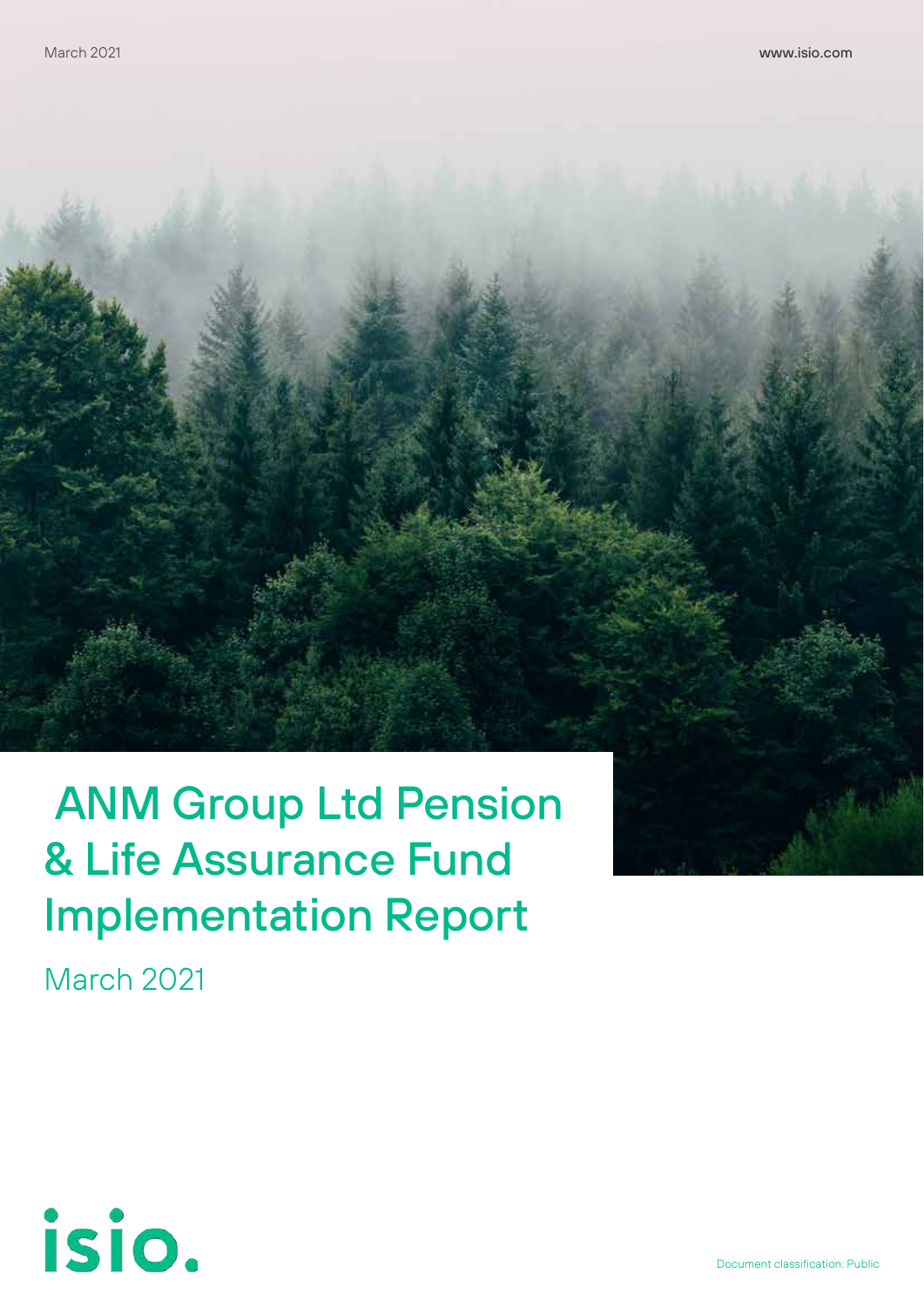# Background and Implementation Statement

### **Background**

The Department for Work and Pensions ('DWP') is increasing regulation to improve disclosure of financially material risks. This regulatory change recognises Environmental, Social and Governance (ESG) factors as financially material and schemes need to consider how these factors are managed as part of their fiduciary duty. The regulatory changes require that schemes detail their policies in their Statement of Investment Principles (SIP) and demonstrate adherence to these policies in an implementation report.

### Statement of Investment Principles (SIP)

The Fund has updated its SIP in response to the DWP regulation to cover:

- policies for managing financially material considerations including ESG factors and climate change
- policies on the stewardship of the investments

The SIP can be found online at the web address: http://www.anmgroup.co.uk/\_uploads/File/ANM-SIP.pdf

Changes to the SIP are detailed on the following pages.

#### Implementation Report

This Implementation Report is to provide evidence that the Fund continues to follow and act on the principles outlined in the SIP. This report details:

- actions the Trustees have taken to manage financially material risks and implement the key policies in its SIP
- the current policy and approach with regards to ESG and the actions taken with managers on managing ESG risks
- the extent to which the Trustees have followed policies on engagement, covering engagement actions with its fund managers and in turn the engagement activity of the fund managers with the companies they invest
- voting behaviour covering the reporting year up to 31 December 2020 for and on behalf of the Fund including the most significant votes cast by the Fund or on its behalf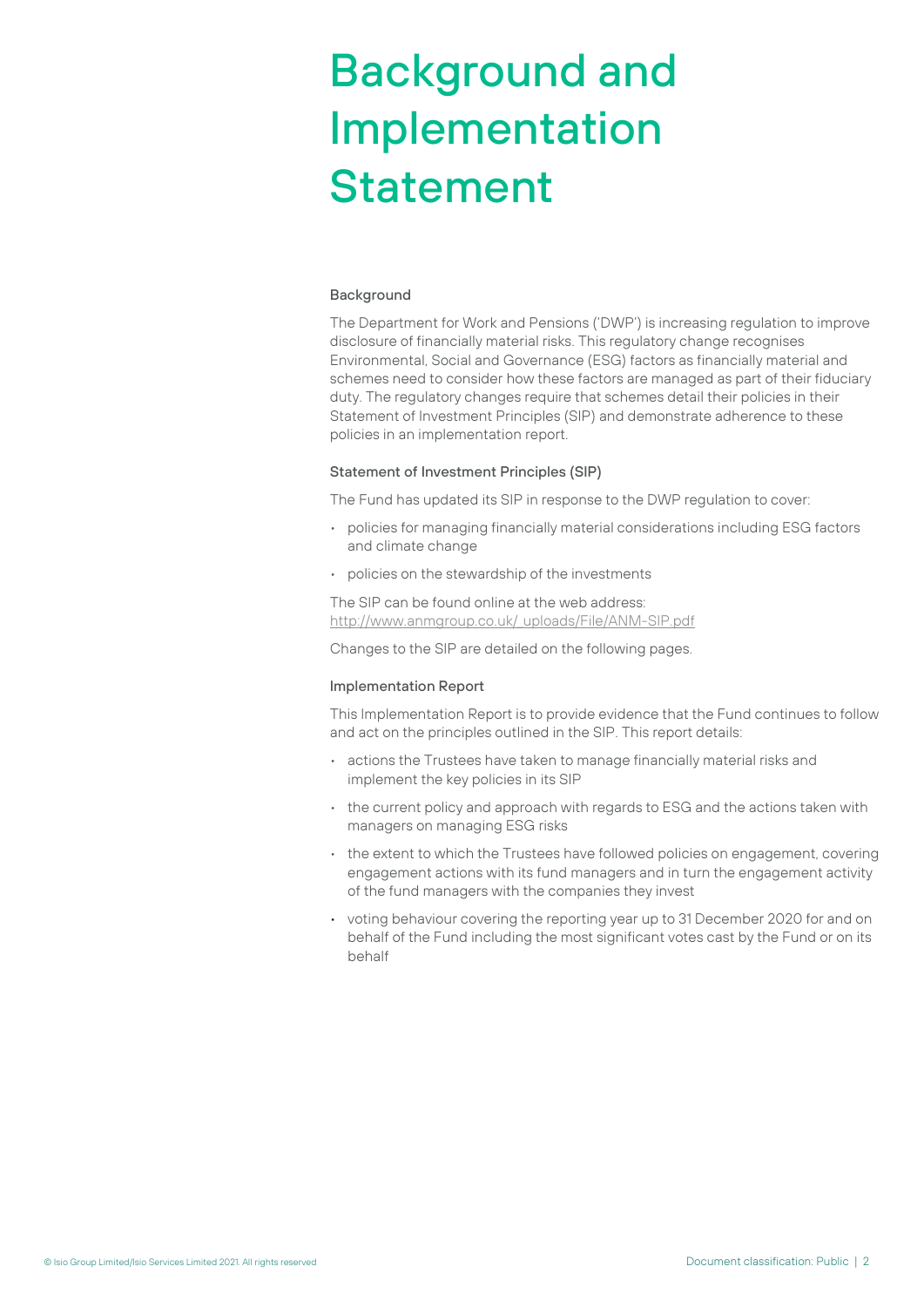### Summary of key actions undertaken over the Fund reporting year

- In January 2020 the Trustees terminated the appointment of Invesco to manage a diversified growth mandate. BlackRock were appointed to manage this 10% strategic allocation in the Dynamic Diversified Growth ("DDG") Fund.

### Implementation Statement

This report demonstrates that the ANM Group Ltd Pension & Life Assurance Fund has adhered to its investment principles and its policies for managing financially material considerations including ESG factors and climate change.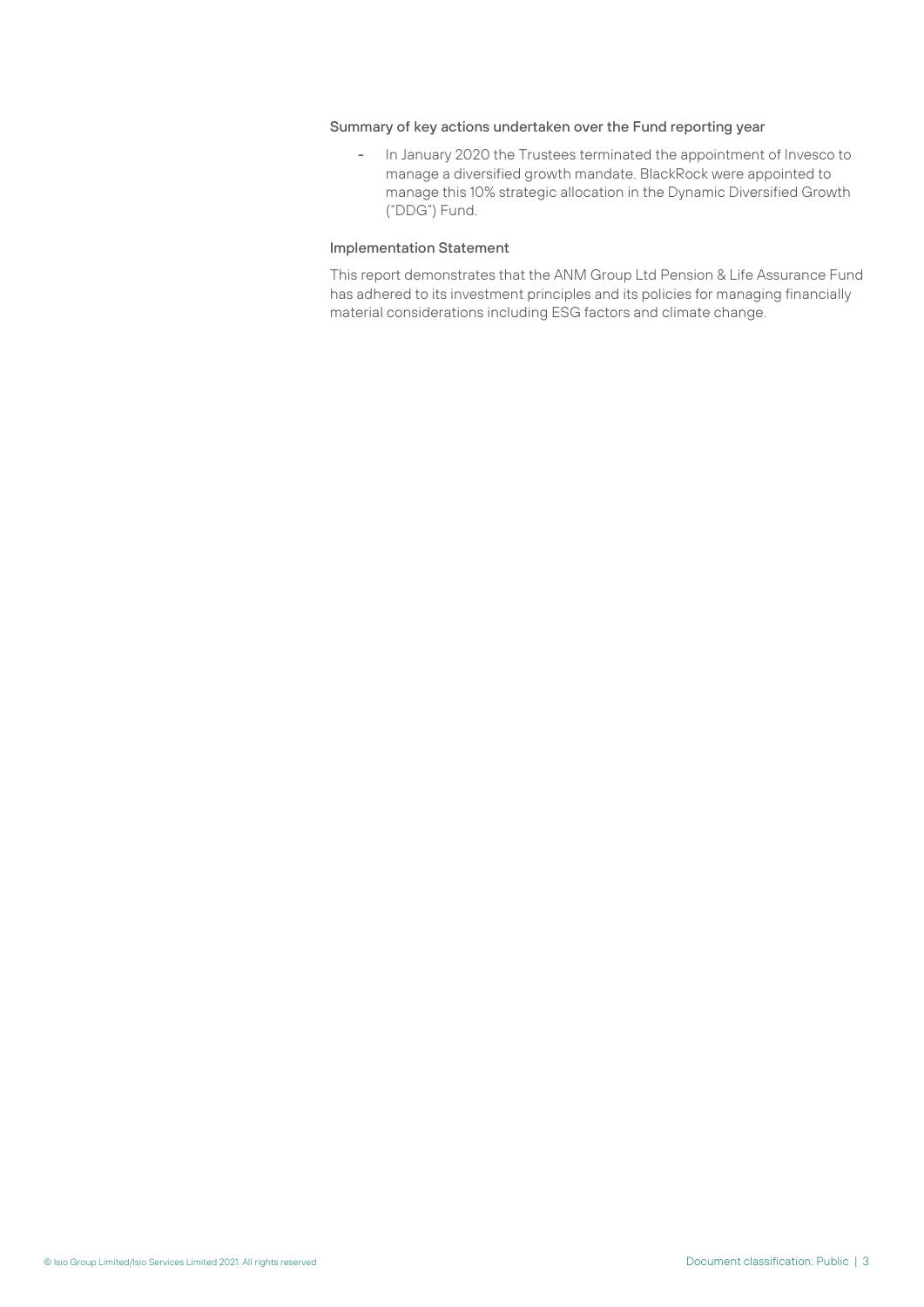# Managing risks and policy actions DB

| <b>Risk / Policy</b>                       | <b>Definition</b>                                                                                                                                                                          | <b>Policy</b>                                                                                                                                                                               | <b>Actions</b>                                                                                                                                                                                |
|--------------------------------------------|--------------------------------------------------------------------------------------------------------------------------------------------------------------------------------------------|---------------------------------------------------------------------------------------------------------------------------------------------------------------------------------------------|-----------------------------------------------------------------------------------------------------------------------------------------------------------------------------------------------|
| Interest rates<br>and inflation            | The risk of mismatch<br>between the value of<br>the Scheme assets and<br>present value of<br>liabilities from changes<br>in interest rates and<br>inflation expectations.                  | To hedge 70% of<br>movements (on a<br>technical provisions<br>basis) in the Fund's<br>liabilities caused by<br>changes in interest<br>rates and inflation<br>expectations.                  | The Trustees have<br>monitored and<br>maintained the<br>Fund's hedging<br>level through<br>quarterly reporting.                                                                               |
| Liquidity                                  | Difficulties in raising<br>sufficient cash when<br>required without<br>adversely impacting<br>the fair market value of<br>the investment.                                                  | To maintain a<br>sufficient allocation<br>to liquid assets so<br>that there is a<br>prudent buffer to pay<br>members benefits as<br>they fall due<br>(including transfer<br>values).        | The Trustees<br>monitor the<br>Scheme's liquidity<br>position as part of<br>quarterly<br>performance<br>reporting.                                                                            |
| <b>Market</b>                              | <b>Experiencing losses</b><br>due to factors that<br>affect the overall<br>performance of the<br>financial markets.                                                                        | To remain<br>appropriately<br>diversified and hedge<br>away unrewarded<br>risks, where<br>practicable. Keep<br>options to de-risk<br>under review on an<br>ongoing basis.                   | The Trustees have<br>reviewed the<br>investment strategy<br>to examine options<br>to de-risk the<br>investment strategy<br>as funding has<br>improved.                                        |
| Credit                                     | Default on payments<br>due as part of a<br>financial security<br>contract.                                                                                                                 | To diversify this risk<br>by investing in a<br>range of credit<br>markets across<br>different geographies<br>and sectors.                                                                   |                                                                                                                                                                                               |
| Environmental.<br>Social and<br>Governance | Exposure to<br>Environmental, Social<br>and Governance<br>factors, including but<br>not limited to climate<br>change, which can<br>impact the<br>performance of the<br>Fund's investments. | To appoint managers<br>who satisfy the<br>following criteria,<br>unless there is a good<br>reason why the<br>manager does not<br>satisfy each criteria:<br>Responsible<br>Investment ('RI') | The ESG policy was<br>reviewed by the<br>Trustees as part of<br>the SIP update in<br>September 2019.<br>The Trustees are<br>scheduled to<br>review the ESG<br>policies of their<br>underlying |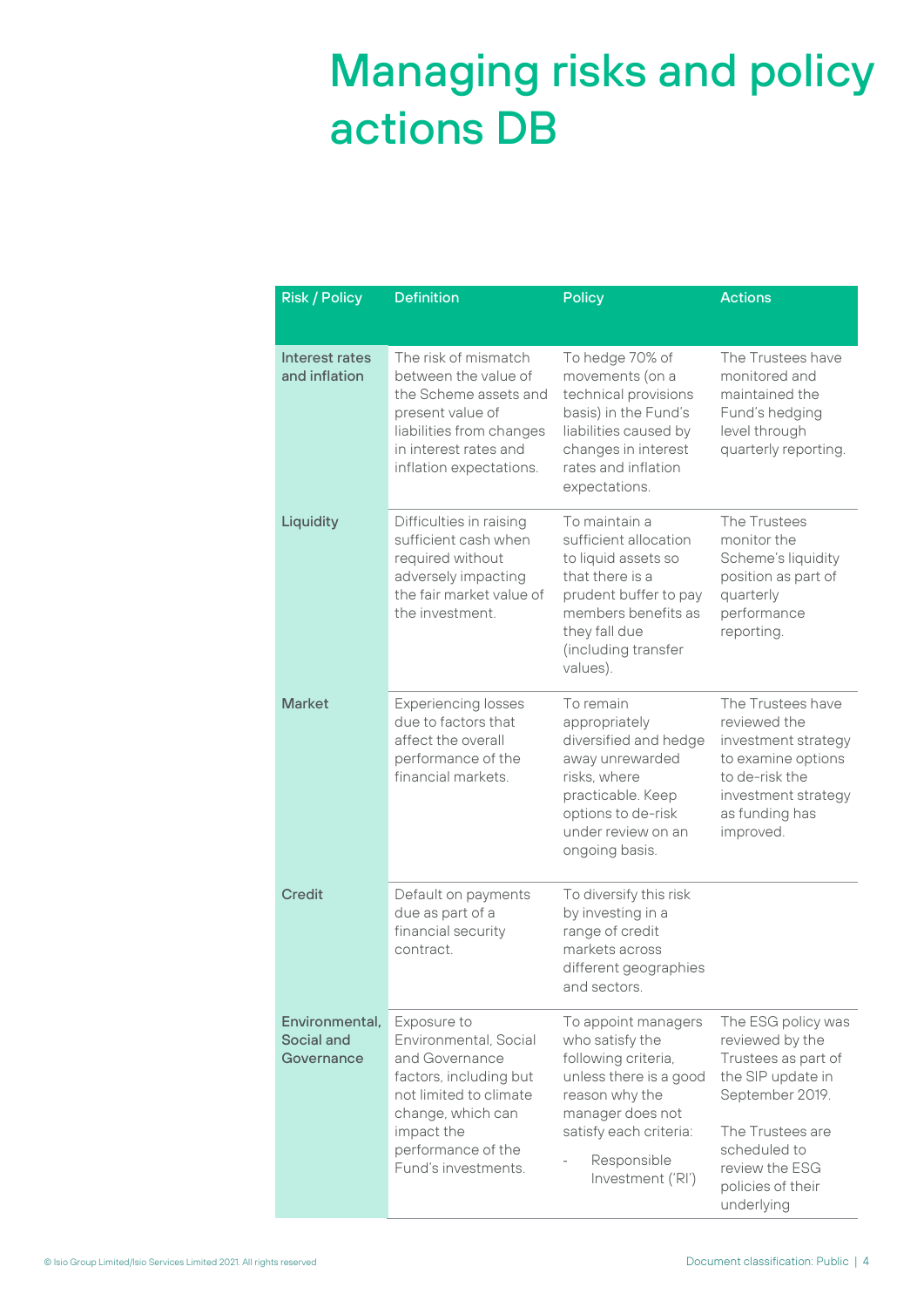|               |                                                                                                       |                                          | Policy/<br>Framework                                                                                                                                                                                                                                                                                     | investment<br>managers, and the<br>actions taken, over |
|---------------|-------------------------------------------------------------------------------------------------------|------------------------------------------|----------------------------------------------------------------------------------------------------------------------------------------------------------------------------------------------------------------------------------------------------------------------------------------------------------|--------------------------------------------------------|
|               |                                                                                                       | Implemented via<br>Investment<br>Process |                                                                                                                                                                                                                                                                                                          | the next 12 months.                                    |
|               |                                                                                                       |                                          | A track record of<br>using<br>engagement and<br>any voting rights<br>to manage ESG<br>factors                                                                                                                                                                                                            |                                                        |
|               |                                                                                                       |                                          | <b>ESG</b> specific<br>reporting                                                                                                                                                                                                                                                                         |                                                        |
|               |                                                                                                       |                                          | UN PRI Signatory<br>(or equivalent)                                                                                                                                                                                                                                                                      |                                                        |
|               |                                                                                                       |                                          | The Trustees monitor<br>the managers on an<br>ongoing basis.                                                                                                                                                                                                                                             |                                                        |
|               |                                                                                                       |                                          | The Trustees<br>consider ESG issues<br>as part of the<br>investment process,<br>and believe that<br>financially material<br>considerations<br>(including climate<br>change) are implicitly<br>factored into the<br>expected risk and<br>return profile of the<br>asset classes they are<br>investing in. |                                                        |
| Currency      | The potential for<br>adverse currency<br>movements to have an<br>impact on the Fund's<br>investments. |                                          | Hedge all currency<br>risk on all assets that<br>deliver a return<br>through contractual<br>income.                                                                                                                                                                                                      |                                                        |
|               |                                                                                                       |                                          | Hedge 50% of<br>currency risk on<br>equities.                                                                                                                                                                                                                                                            |                                                        |
| Non-financial | Any factor that is not<br>expected to have a<br>financial impact on the<br>Fund's investments         |                                          | Non-financial matters<br>are not taken into<br>account in the<br>selection, retention or<br>realisation of<br>investments.                                                                                                                                                                               |                                                        |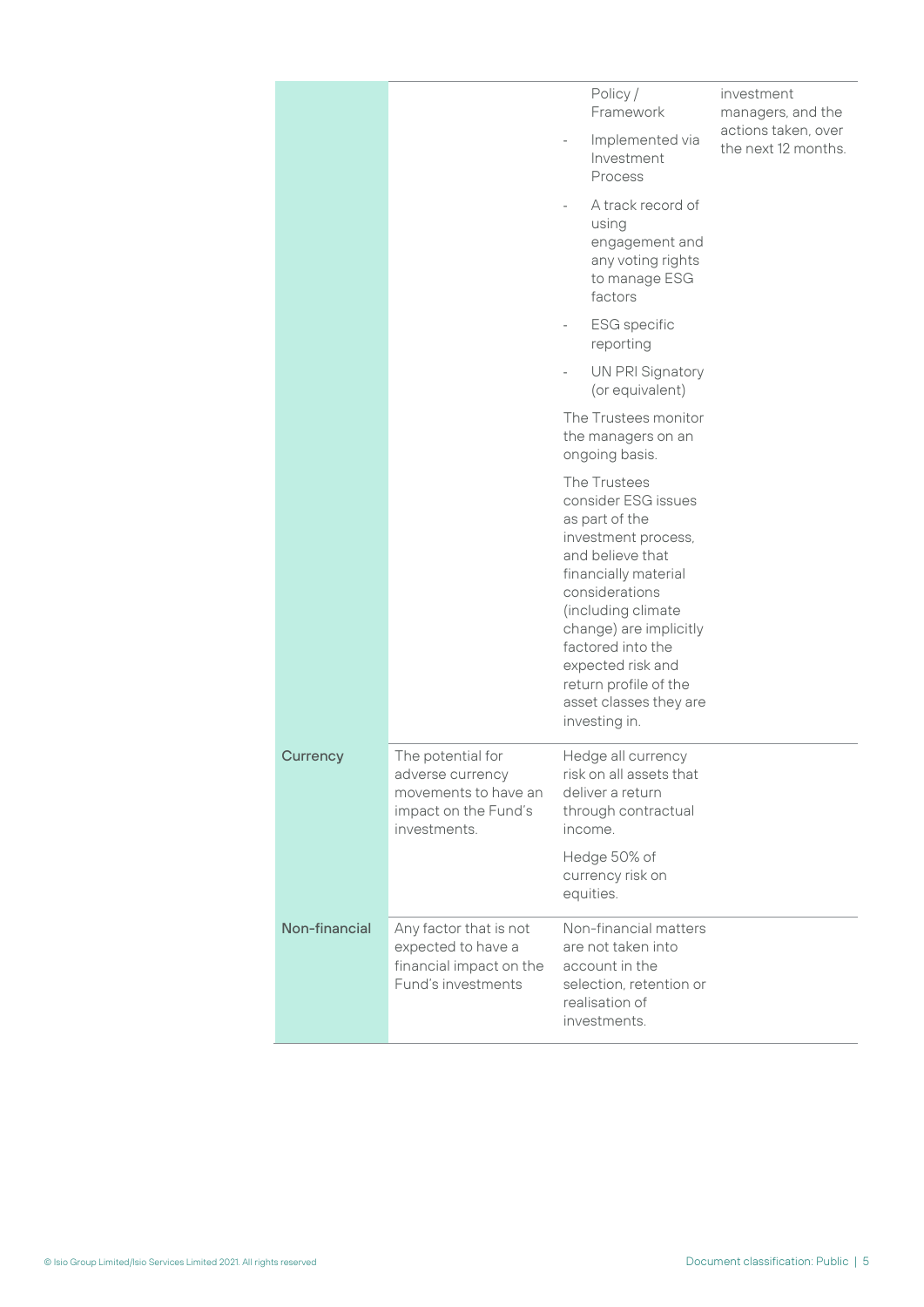# Changes to the SIP

## Policies added to the SIP

### Date updated: 23 September 2020

 $\overline{a}$ 

| How the investment managers<br>are incentivised to align their<br>investment strategy and<br>decisions with the Trustees'<br>policies. | As the Fund is invested in pooled funds, there is<br>not scope for these funds to tailor their strategy<br>and decisions in line with the Trustees' policies.<br>However, the Trustees invest in a portfolio of<br>pooled funds that are aligned to the strategic<br>objectives. |
|----------------------------------------------------------------------------------------------------------------------------------------|----------------------------------------------------------------------------------------------------------------------------------------------------------------------------------------------------------------------------------------------------------------------------------|
|                                                                                                                                        | The Trustees believe the annual fee paid to the<br>fund managers incentivises them to stick to the<br>fund objective, which is used to reflect the<br>investment strategy.                                                                                                       |
| How the investment managers<br>are incentivised to make<br>decisions based on assessments<br>of medium to long-term financial          | The Trustees review the investment managers'<br>performance relative to medium and long-term<br>objectives as documented in the investment<br>management agreements.                                                                                                             |
| and non-financial performance<br>of an issuer of debt or equity and<br>to engage with them to improve<br>performance in the medium to  | The Trustees monitor the investment managers'<br>engagement and voting activity on a periodic basis<br>as part of their ESG monitoring process.                                                                                                                                  |
| long-term.                                                                                                                             | The Trustees do not incentivise the investment<br>managers to make decisions based on non-<br>financial performance.                                                                                                                                                             |
| How the method (and time<br>horizon) of the evaluation of<br>investment managers'<br>performance and the                               | The Trustees review the performance of all of the<br>Fund's investments on a net of cost basis to ensure<br>a true measurement of performance versus<br>investment objectives.                                                                                                   |
| remuneration for their services<br>are in line with the Trustees'<br>policies.                                                         | The Trustees evaluate performance over the time<br>period stated in the investment managers'<br>performance objective, which is typically 3 to 5<br>years.                                                                                                                       |
|                                                                                                                                        | Investment manager fees are reviewed annually to<br>make sure the correct amounts have been<br>charged and that they remain competitive.                                                                                                                                         |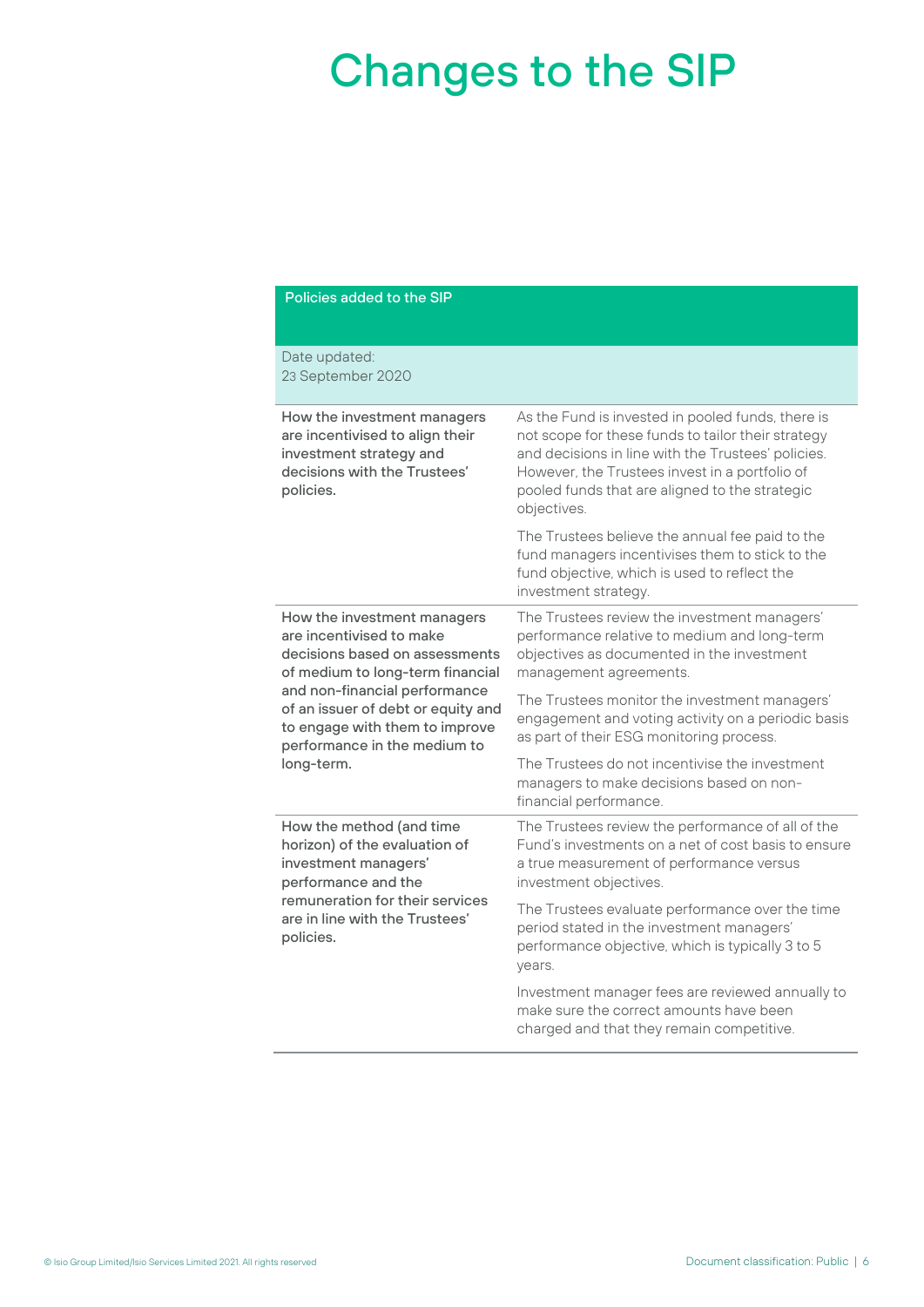The method for monitoring by investment managers and how they define and monitor targeted portfolio turnover or turnover range.

portfolio turnover costs incurred costs. However, the investment managers are The Trustees do not directly monitor turnover incentivised to minimise costs as they are measured on a net of cost basis.

| The duration of the Fund's<br>arrangements with the<br>investment managers. | The duration of the arrangements is considered in<br>the context of the type of fund the Fund invests in.                                                                                                                                     |
|-----------------------------------------------------------------------------|-----------------------------------------------------------------------------------------------------------------------------------------------------------------------------------------------------------------------------------------------|
|                                                                             | For closed-ended funds or funds with a lock-in<br>$\overline{\phantom{a}}$<br>period, the Trustees ensure the timeframe of<br>the investment or lock-in is in line with the<br>Trustees' objectives and the Fund's liquidity<br>requirements. |
|                                                                             | For open-ended funds, the holding periods are<br>$\overline{\phantom{a}}$<br>flexible and the Trustees will, from time-to-<br>time, consider the appropriateness of these<br>investments and whether they should<br>continue to be held.      |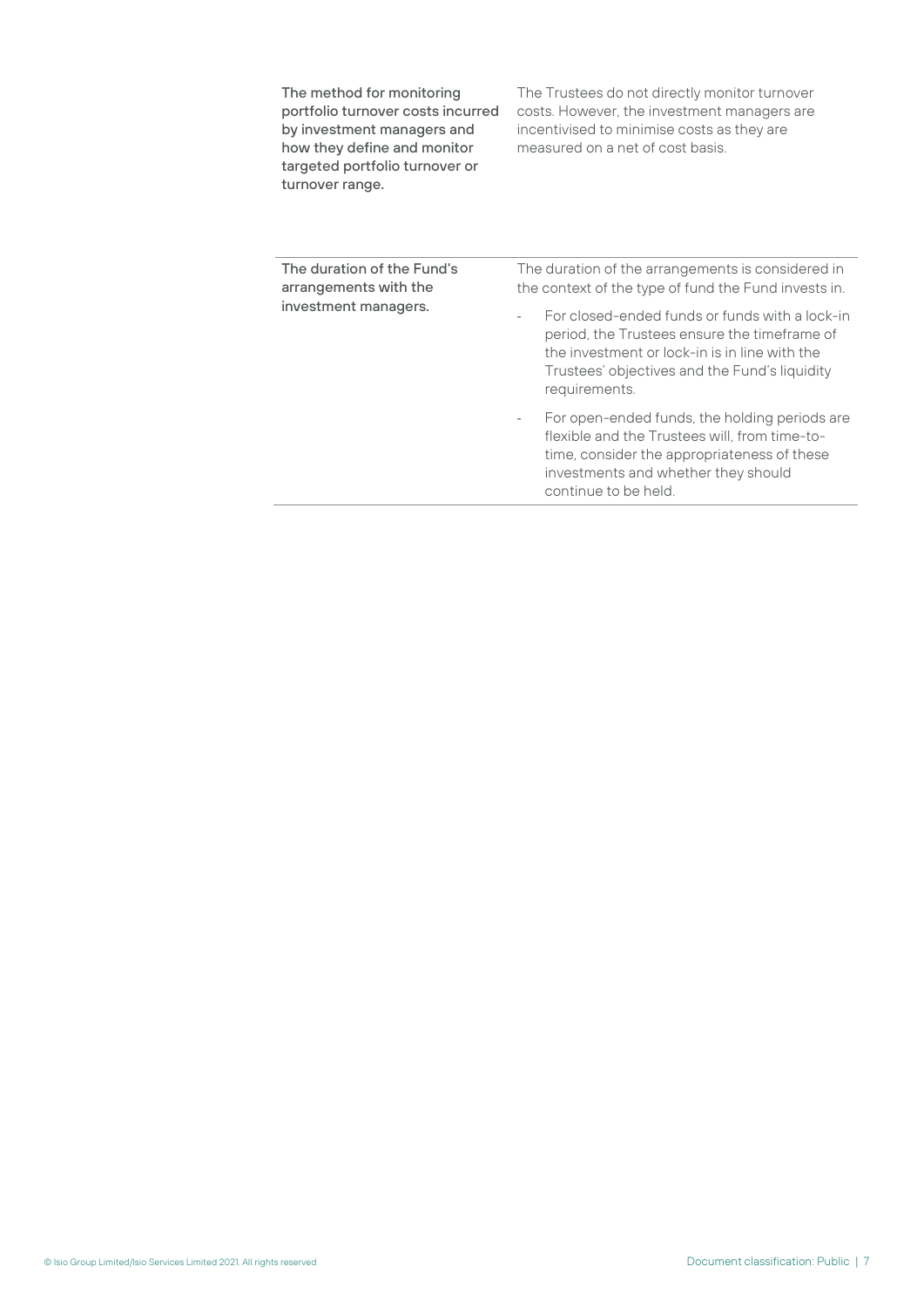# Implementing the current ESG policy and approach

# ESG as a financially material risk

The SIP describes the Fund's policy with regarding to ESG as a financially material risk. This page details how the Fund's ESG policy is implemented, while the following page outlines Isio's assessment criteria as well as the ESG beliefs used in evaluating the Fund's managers' ESG policies and procedures. The rest of this statement details our view of the managers, our actions for engagement and an evaluation of the stewardship activity.

The below table outlines the areas which the Fund's investment managers are assessed on when evaluating their ESG policies and engagements. The Trustees intend to review the Fund's ESG policies and engagements periodically to ensure they remain fit for purpose.

| <b>Areas for</b><br>engagement                                                                                                | Method for monitoring and<br>engagement                                                                                                                                                                                                                                                                                                                                                                                                                                                                                                                                                                                                       | <b>Circumstances for</b><br>additional monitoring and<br>engagement                                                                                                                                                                                                                                                                                                                                |
|-------------------------------------------------------------------------------------------------------------------------------|-----------------------------------------------------------------------------------------------------------------------------------------------------------------------------------------------------------------------------------------------------------------------------------------------------------------------------------------------------------------------------------------------------------------------------------------------------------------------------------------------------------------------------------------------------------------------------------------------------------------------------------------------|----------------------------------------------------------------------------------------------------------------------------------------------------------------------------------------------------------------------------------------------------------------------------------------------------------------------------------------------------------------------------------------------------|
| Environmental.<br>Social, Corporate<br>Governance<br>factors and the<br>exercising of<br>rights and<br>engagement<br>activity | Through the manager<br>$\bullet$<br>selection process, ESG<br>considerations will form<br>part of the evaluation<br>criteria.<br>The Trustees will obtain<br>$\bullet$<br>regular training on ESG<br>considerations in order to<br>understand fully how ESG<br>factors including climate<br>change could impact the<br>Fund and its investments.<br>Through their investment<br>$\bullet$<br>consultant, the Trustees<br>will request that all of the<br>Fund's investment<br>managers provide<br>information about their ESG<br>policies, and details of how<br>they integrate ESG into<br>their investment processes<br>on an annual basis. | The investment<br>$\bullet$<br>manager has not<br>acted in<br>accordance with<br>their policies and<br>frameworks.<br>The investment<br>$\bullet$<br>managers' ability to<br>abide by the<br>Trustees' ESG<br>policies ceases due<br>to a change in the<br>manager's ESG<br>policies.<br>The manager has<br>received a 'below<br>satisfactory' ESG<br>rating from the<br>investment<br>consultant. |
|                                                                                                                               | When attending Trustee<br>$\bullet$<br>meetings, investment<br>managers will be asked to<br>present to the Trustees on                                                                                                                                                                                                                                                                                                                                                                                                                                                                                                                        |                                                                                                                                                                                                                                                                                                                                                                                                    |

actions they have taken in

#### Implementing the Current ESG Policy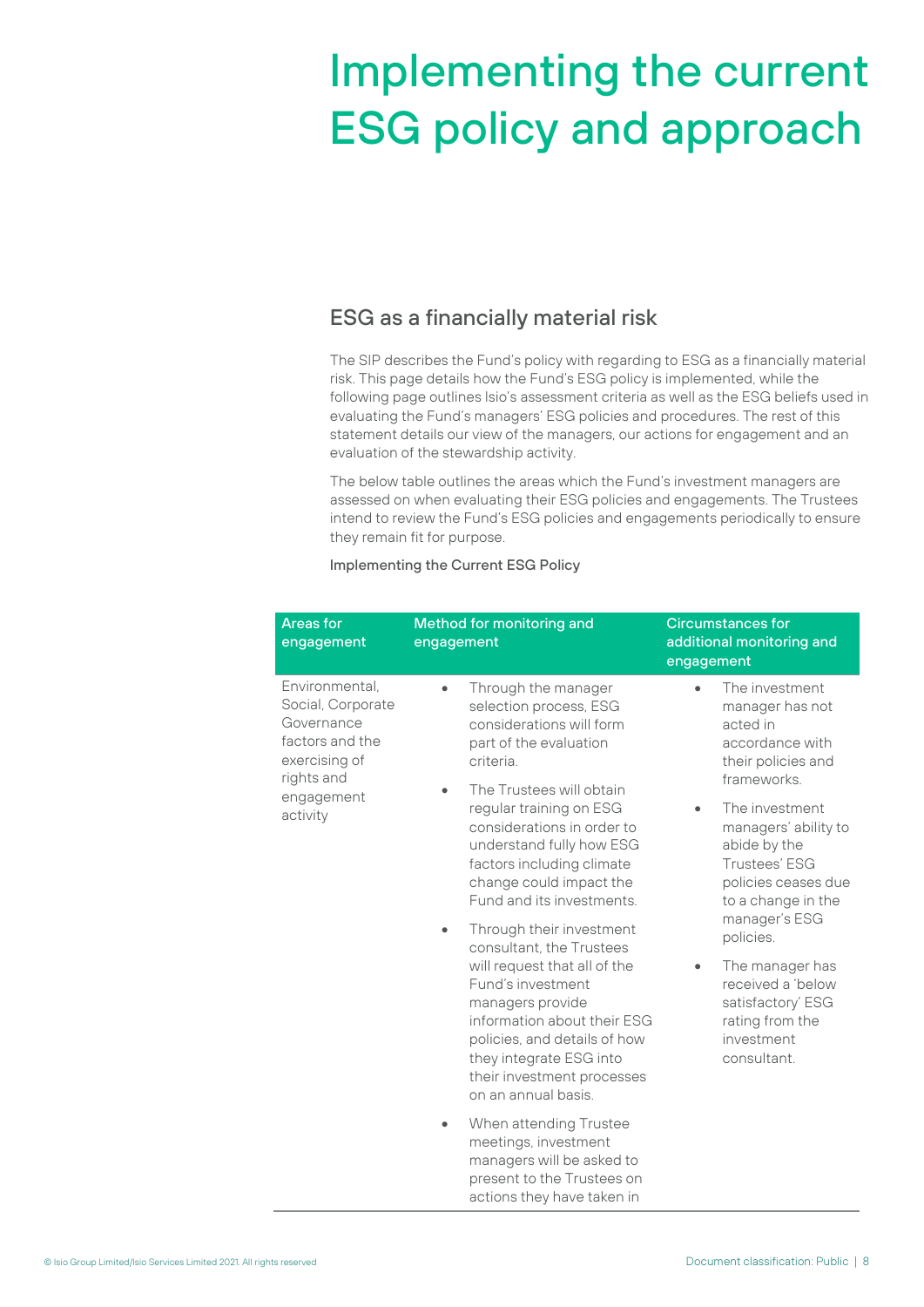respect of ESG factors and their exercise of rights and engagement activity.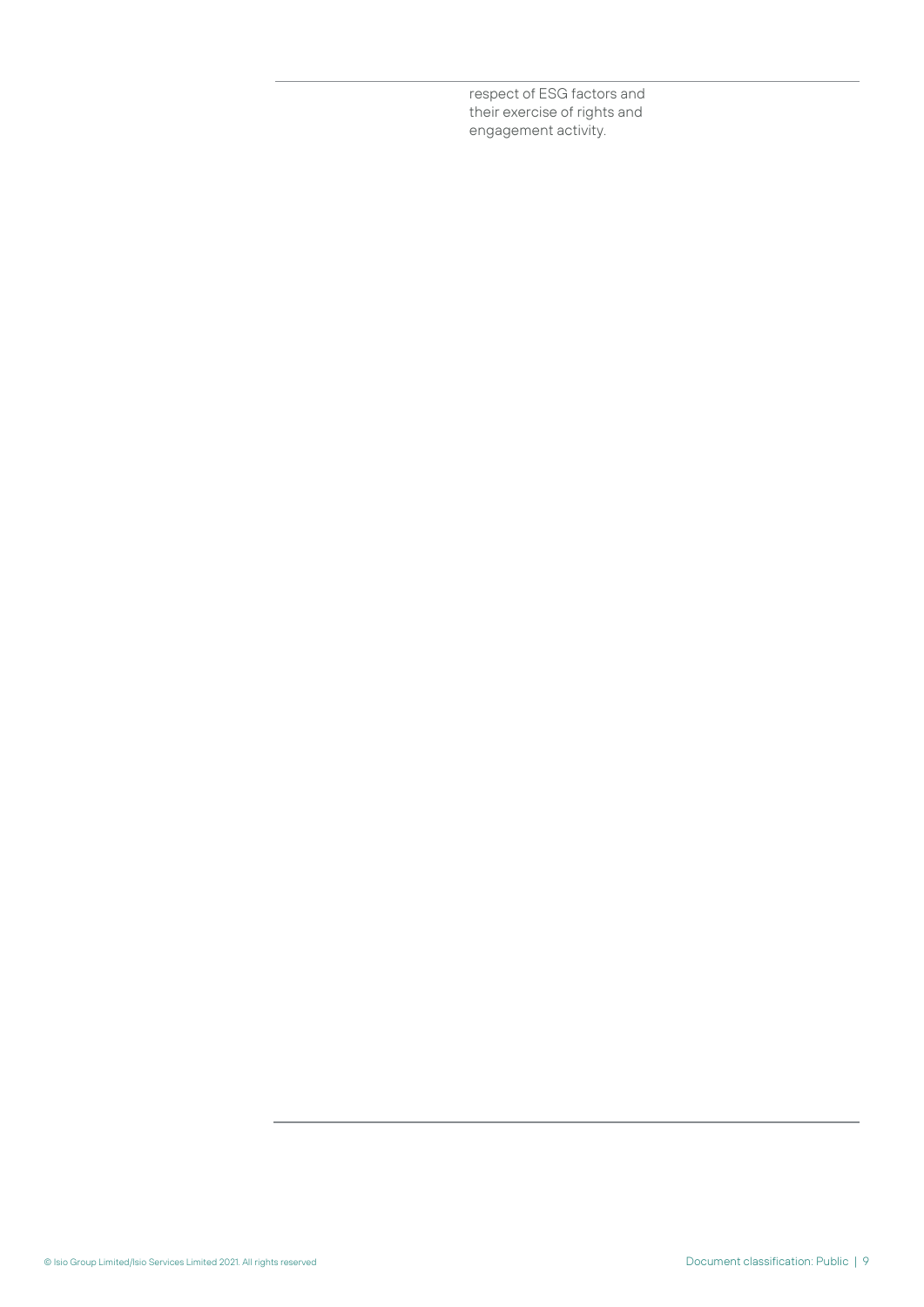# ESG summary and engagement

### Engagement with investment managers

To date, while the Trustees consider manager's ESG credentials when appointing a manager, the Trustees have not yet carried out a detailed ESG review of the Fund's investment managers. However, the Trustees plan to carry out a review and engage the Fund's investment managers on their ESG policies, either directly or indirectly via Isio as the Fund's investment adviser.

Isio has engaged with all the Fund's investment managers on their ESG policies to ensure they meet a set of minimum criteria.

The Trustees will look to review the appropriateness of this position in 2021.

### Investment managers' engagement activity

As the Fund invests via pooled funds managed by various investment managers, each manager has provided details on their engagement activities, including a summary of the engagements by category over the Fund's reporting year.

| <b>Fund name</b>                                                        | <b>Engagement summary</b>                                                                                                                                                                                                                                                             | Commentary                                                                                                                                                                                                                                                                                                     |
|-------------------------------------------------------------------------|---------------------------------------------------------------------------------------------------------------------------------------------------------------------------------------------------------------------------------------------------------------------------------------|----------------------------------------------------------------------------------------------------------------------------------------------------------------------------------------------------------------------------------------------------------------------------------------------------------------|
| <b>LGIM Equity</b><br><b>Fund range</b><br>(passive)                    | LGIM currently do not<br>provide details of their<br>engagement activities at<br>Fund level, however the<br>firm is considering how<br>such information can be<br>provided going forward.<br>Isio will work with LGIM<br>on the development of<br>the firm's engagement<br>reporting. | LGIM's Investment Stewardship team are<br>responsible for engagement activities across<br>all funds. LGIM share their finalised ESG<br>scorecards with portfolio companies and the<br>metrics on which they are based.                                                                                         |
| <b>BlackRock</b><br>Dynamic<br><b>Diversified</b><br><b>Growth Fund</b> | <b>Total Engagements: 897</b><br>Environmental: 520<br>Social: 395<br>Governance: 806                                                                                                                                                                                                 | BlackRock engage with their companies<br>through their Investment Stewardship team in<br>order to provide feedback and inform their<br>voting decisions. These engagements largely<br>relate to the Fund's equity positions only,<br>which comprised c.28% of the overall portfolio<br>as at 31 December 2020. |
|                                                                         |                                                                                                                                                                                                                                                                                       | Examples of significant engagements include:                                                                                                                                                                                                                                                                   |
|                                                                         |                                                                                                                                                                                                                                                                                       | Facebook, Inc. - BlackRock regularly reviews<br>Facebook's governance structure and risk<br>profile. In prior engagements with the<br>company's board and management,<br>BlackRock have discussed a range of material<br>issues, including corporate governance                                                |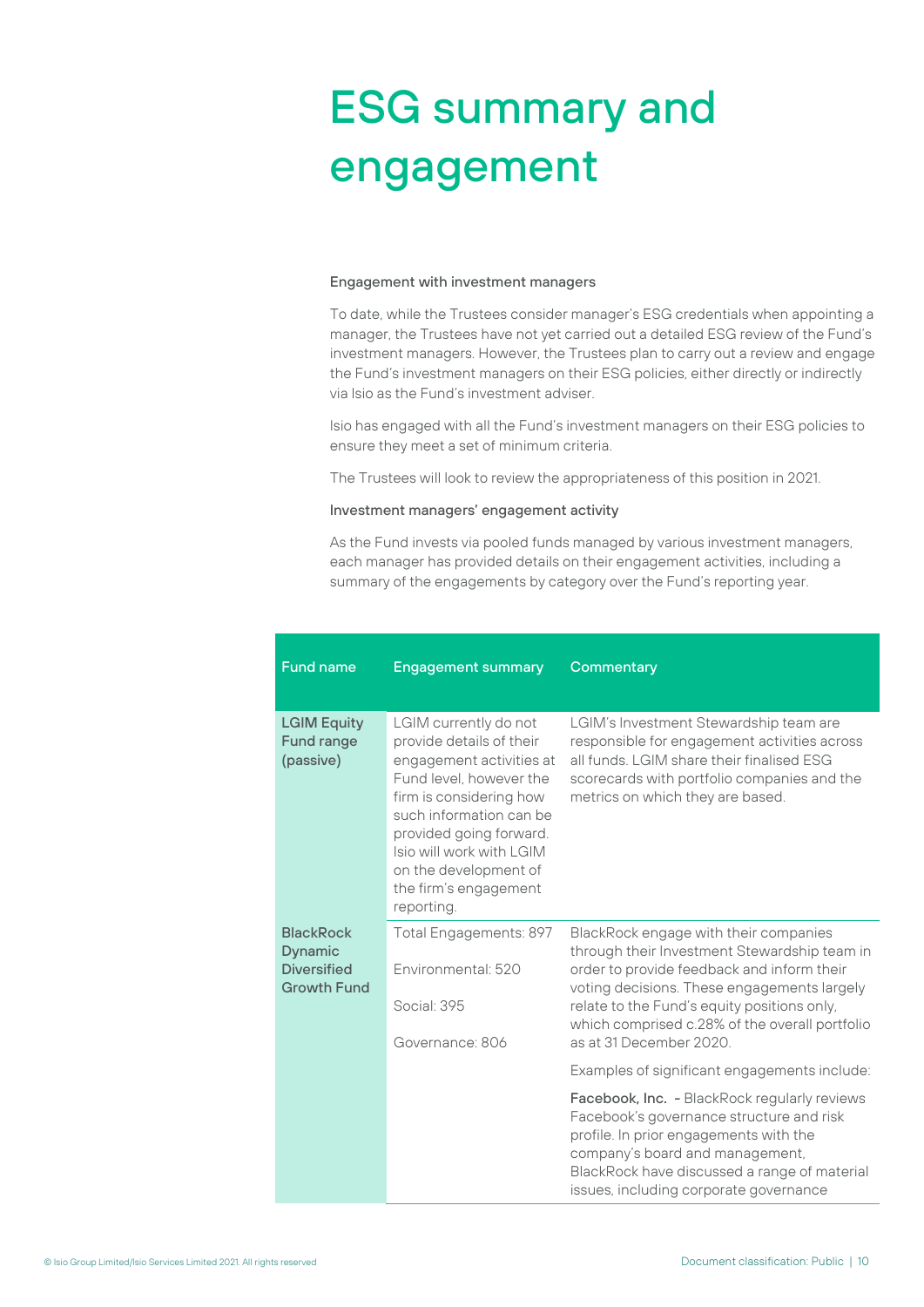|                                           |                                          | practices, privacy issues, sustainability and<br>human capital. Over the reporting period,<br>BlackRock addressed several topics including<br>director compensation, efforts to increase<br>transparency and enforcement of their<br>policies. Facebook has now increased<br>transparency regarding its policy enforcement<br>by publishing reports such as its Community<br>Standards Enforcement Report and Ad<br>Library. BlackRock continue to engage with<br>the company regarding the governance of<br>and reporting on material business risks and<br>opportunities.                                                                                            |
|-------------------------------------------|------------------------------------------|------------------------------------------------------------------------------------------------------------------------------------------------------------------------------------------------------------------------------------------------------------------------------------------------------------------------------------------------------------------------------------------------------------------------------------------------------------------------------------------------------------------------------------------------------------------------------------------------------------------------------------------------------------------------|
|                                           |                                          | Woodside - Following several years of<br>engagement with the company, BlackRock<br>placed Woodside on their watch list and<br>expressed public concern about the<br>insufficient progress made on climate risk and<br>reporting within the firm. When equity<br>positions are placed 'on watch' BlackRock<br>expect the companies to make substantial<br>progress within 12 months before voting<br>action is taken against boards and<br>management.                                                                                                                                                                                                                  |
| <b>Ninety One</b><br><b>Diversified</b>   | Total engagements: 15                    | Ninety One's activities are consistent with<br>their ESG policies. They have a systematic                                                                                                                                                                                                                                                                                                                                                                                                                                                                                                                                                                              |
| <b>Growth Fund</b>                        | Government: 1<br>Corporate: 13           | approach around engagements in which<br>objectives are outlined in advance and                                                                                                                                                                                                                                                                                                                                                                                                                                                                                                                                                                                         |
|                                           |                                          | measured based on the outcomes.                                                                                                                                                                                                                                                                                                                                                                                                                                                                                                                                                                                                                                        |
|                                           | Industry bodies: 1                       | Ninety One report on how their engagement<br>policy is implemented and the outcomes of<br>their engagements in their Annual<br>Stewardship Report. They monitor the<br>success of engagements by assessing<br>whether they have met their objectives.                                                                                                                                                                                                                                                                                                                                                                                                                  |
|                                           |                                          | Examples of significant engagements include:                                                                                                                                                                                                                                                                                                                                                                                                                                                                                                                                                                                                                           |
|                                           |                                          | Moncler-Over 2020 Ninety One engaged<br>with the company to remove a proposal for<br>the CEO to obtain increased voting rights<br>without supplying additional capital. Ninety<br>One felt this vote could have had a potentially<br>material impact on minority shareholders.<br>While the March 2020 meeting was cancelled<br>as a result of the COVID-19 pandemic, the<br>proposed amendment did not feature in the<br>June meeting agenda. Ninety One suggest<br>that the collective shareholder resistance has<br>been effective so far, but they will continue to<br>monitor for future proposed amendments or a<br>resurfacing of this proposal from the board. |
| <b>Apollo Total</b><br><b>Return Fund</b> | Total engagements: 28<br>(all Corporate) | Apollo have a clear due diligence and<br>engagement framework. The team continually<br>engage with portfolio companies through<br>discussion with management, and these<br>engagements have been a key driver for the<br>production for formal company ESG reports                                                                                                                                                                                                                                                                                                                                                                                                     |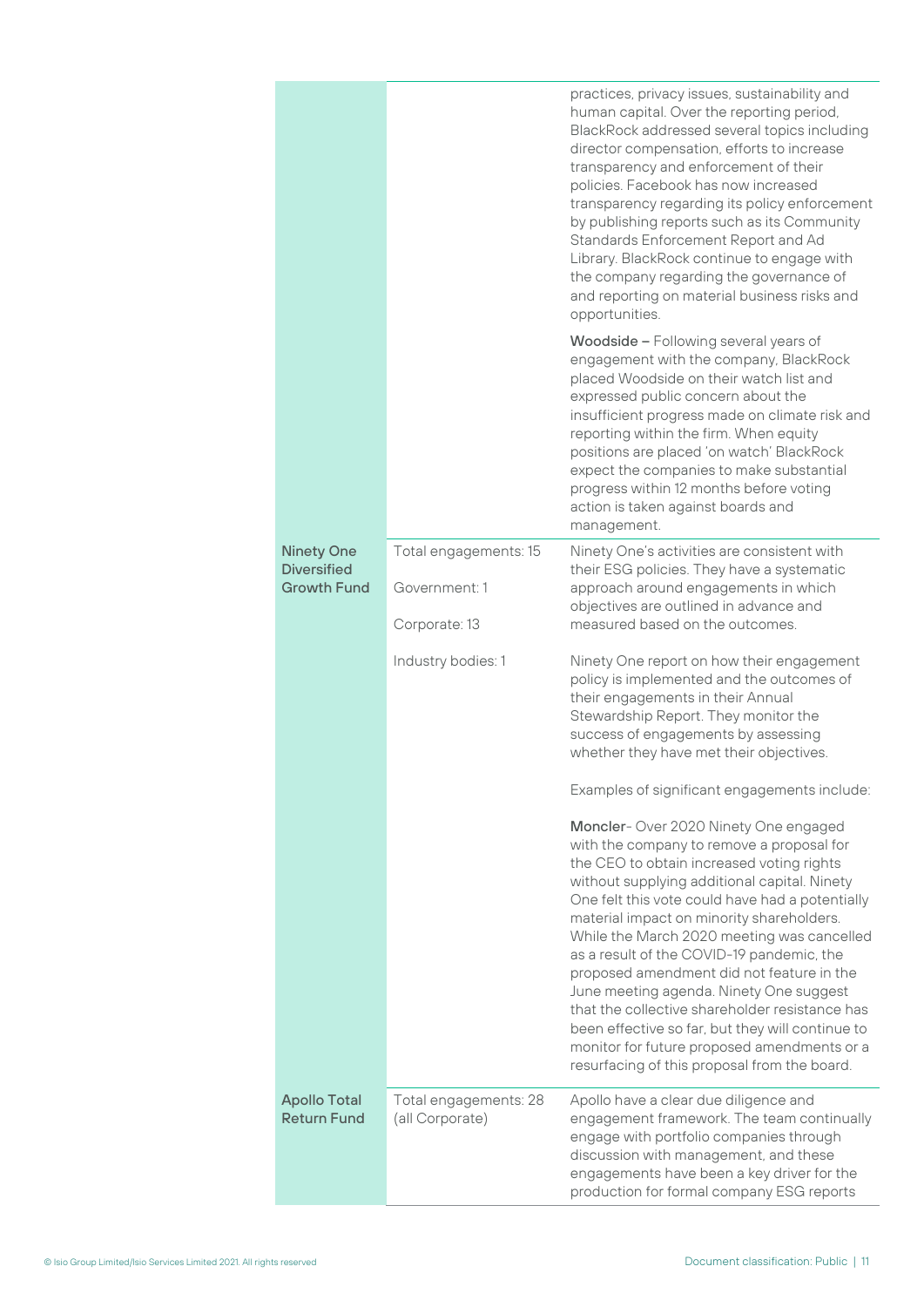|                                                       |                                                                                                                                                                                                                                                                                                                              | and Key Performance Indicators. As bond<br>investors, Apollo's voting rights are limited,<br>making it more difficult to engage with<br>portfolio companies in comparison to equity<br>investors.<br>Examples of significant engagements include:<br>EG Group $-$ As the company's biggest<br>creditor, Apollo encouraged the company to<br>appoint independent members of the board<br>of directors and audit committee. Apollo also<br>emphasised the need to disclose as much<br>information as possible regarding the change<br>in the auditor to KPMG. Following this<br>engagement, the company has appointed one<br>independent director and have plans to<br>appoint two more, including an independent<br>chair of the board of directors and head of the<br>audit committee.<br>Clearway Energy - Apollo met with the firm's<br>CEO and CFO to discuss the efficiency of the<br>company's existing renewable wind farms, as<br>well as the acquisition of new renewable wind<br>and solar powered projects. Following this<br>engagement, the company intended to invest<br>at least \$300m in renewable energy projects<br>during 2020.                                                                                                                                                               |
|-------------------------------------------------------|------------------------------------------------------------------------------------------------------------------------------------------------------------------------------------------------------------------------------------------------------------------------------------------------------------------------------|------------------------------------------------------------------------------------------------------------------------------------------------------------------------------------------------------------------------------------------------------------------------------------------------------------------------------------------------------------------------------------------------------------------------------------------------------------------------------------------------------------------------------------------------------------------------------------------------------------------------------------------------------------------------------------------------------------------------------------------------------------------------------------------------------------------------------------------------------------------------------------------------------------------------------------------------------------------------------------------------------------------------------------------------------------------------------------------------------------------------------------------------------------------------------------------------------------------------------------------------------------------------------------------------------------------|
| <b>JP Morgan</b><br>Unconstrained<br><b>Bond Fund</b> | JP Morgan currently do<br>not provide details of<br>their engagement<br>activities at fund-level<br>although this is<br>something they are<br>discussing internally to<br>develop.<br>At firm-level JPM<br>recorded 500 corporate<br>engagements over the<br>period:<br>Governance: 427<br>Environmental: 110<br>Social: 166 | JP Morgan follow their Global Fixed Income,<br>Currency and Commodities investment<br>process, which is research-driven and globally<br>integrated. JP Morgan take into consideration<br>relevant and material ESG issues, alongside<br>other fundamental factors in their proprietary<br>analysis, and monitor these factors<br>throughout the investment process. These<br>factors include a consistent approach that<br>spans three pillars, proprietary research,<br>engagement, and portfolio construction.<br>Details on engagements:<br>Federal Housing Finance Agency ("FHFA") -<br>JPM engaged with the FHFA to determine<br>whether remedies were in place to protect<br>investors, ensuring consistency amongst<br>Agency Mortgage-Backed Securities issuers.<br>As an investor and stakeholder, JPM engaged<br>with the appropriate government agencies<br>directly to ensure there were remedies in<br>place for misalignment and to protect<br>investors from improper practices.<br>Specifically, JPM wanted to ensure there<br>would be no material deviations in<br>characteristics and prepayment speeds<br>between issuers. As a result of these meetings<br>with management and participation in<br>industry trade group discussions, the FHFA<br>created a committee to monitor prepayment, |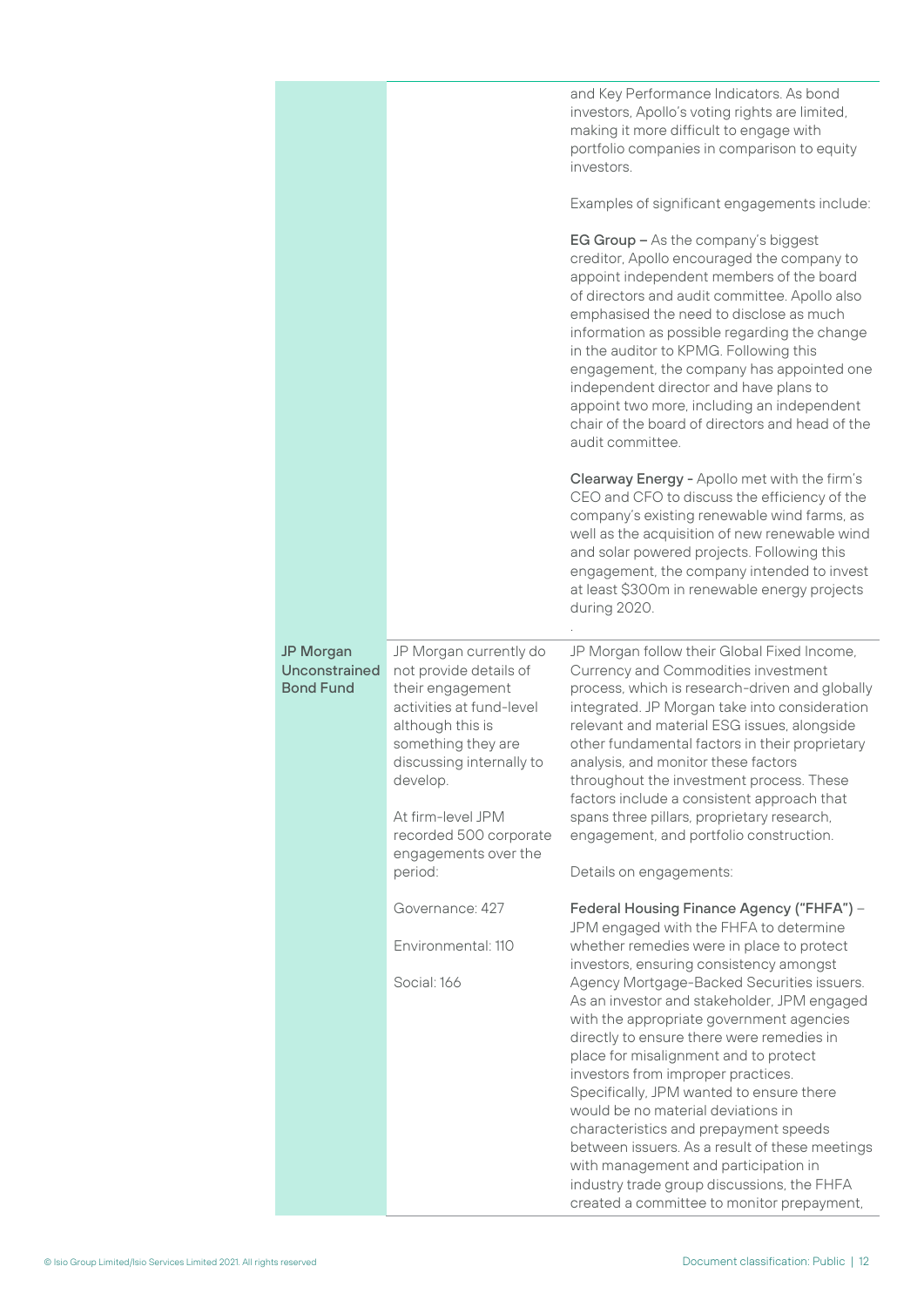|                               |                                               | issuance and liquidity differences that may<br>result from the single security platform. These<br>practices are still in place a year later and<br>have been effective in identifying<br>misalignment.                                                                                                                                                                                                                                                                                                                                                                                                                                                                                                                                                                                                                                                                                                                                                                                                                                                  |
|-------------------------------|-----------------------------------------------|---------------------------------------------------------------------------------------------------------------------------------------------------------------------------------------------------------------------------------------------------------------------------------------------------------------------------------------------------------------------------------------------------------------------------------------------------------------------------------------------------------------------------------------------------------------------------------------------------------------------------------------------------------------------------------------------------------------------------------------------------------------------------------------------------------------------------------------------------------------------------------------------------------------------------------------------------------------------------------------------------------------------------------------------------------|
|                               |                                               | BP - JPM engaged with BP to encourage<br>increasing participation in the renewable<br>energy transition. JPM met with the chairman<br>of the company who suggested that the<br>company would be more aggressive in setting<br>emissions targets and demonstrate greater<br>transparency in the process. JPM expect that<br>the company's more balanced approach to<br>investments and acquisitions, directed toward<br>participating in the energy transition, to be<br>sustained, but they would expect a greater<br>financial commitment to these endeavours<br>with upcoming management changes. JPM<br>expressed their disappointment at the<br>company's high level of greenhouse gas<br>emissions following a recent acquisition of<br>another energy company's assets. The<br>chairman indicated that the company is on a<br>path to significantly better performance by<br>mid-2020. JPM continue to put pressure on<br>the company to improve its environmental<br>footprint and will closely monitor whether they<br>meet their 2020 targets. |
| <b>BMOLDI</b><br><b>Funds</b> | Total engagements: 74<br>Labour Standards: 19 | BMO's engagement work is structured both in<br>terms of prioritisation (both in terms of<br>companies to whom they have the greatest                                                                                                                                                                                                                                                                                                                                                                                                                                                                                                                                                                                                                                                                                                                                                                                                                                                                                                                    |
|                               | Climate Change: 29                            | exposure and to companies whom they feel<br>have the greatest ESG deficiencies) and in<br>terms of progress monitoring against                                                                                                                                                                                                                                                                                                                                                                                                                                                                                                                                                                                                                                                                                                                                                                                                                                                                                                                          |
|                               | Environmental<br>Stewardship: 5               | predefined milestones. BMO identifies<br>specific objectives for their engagement with                                                                                                                                                                                                                                                                                                                                                                                                                                                                                                                                                                                                                                                                                                                                                                                                                                                                                                                                                                  |
|                               | Corporate Governance:<br>10                   | investee companies, recording specific<br>outcomes where objectives are achieved as<br>"milestones". BMO report these to clients and<br>each milestone is rated on a three-star scale                                                                                                                                                                                                                                                                                                                                                                                                                                                                                                                                                                                                                                                                                                                                                                                                                                                                   |
|                               | Business Ethics: 6                            | related to the extent to which BMO assesses<br>it to protect and enhance investor value.                                                                                                                                                                                                                                                                                                                                                                                                                                                                                                                                                                                                                                                                                                                                                                                                                                                                                                                                                                |
|                               | Human Rights: 4                               | Details on engagements:                                                                                                                                                                                                                                                                                                                                                                                                                                                                                                                                                                                                                                                                                                                                                                                                                                                                                                                                                                                                                                 |
|                               | Public Health: 1                              | Barclays PLC - BMO engaged with the<br>company around climate change. As a result,<br>Barclays committed to align the entire<br>financing portfolio to the goals of the Paris<br>Agreement, and to regularly report on<br>progress. As the first international bank with<br>such a bold commitment, along with a rather<br>large fossil fuel financing book, this<br>commitment shows clear climate leadership.<br>BMO have engaged the company on their<br>environmental and climate risk management<br>practices for their lending portfolio in the past.                                                                                                                                                                                                                                                                                                                                                                                                                                                                                             |
|                               |                                               | <b>UBS Group AG - BMO engaged with the</b><br>company around their environmental<br>standards, which resulted in UBS announcing                                                                                                                                                                                                                                                                                                                                                                                                                                                                                                                                                                                                                                                                                                                                                                                                                                                                                                                         |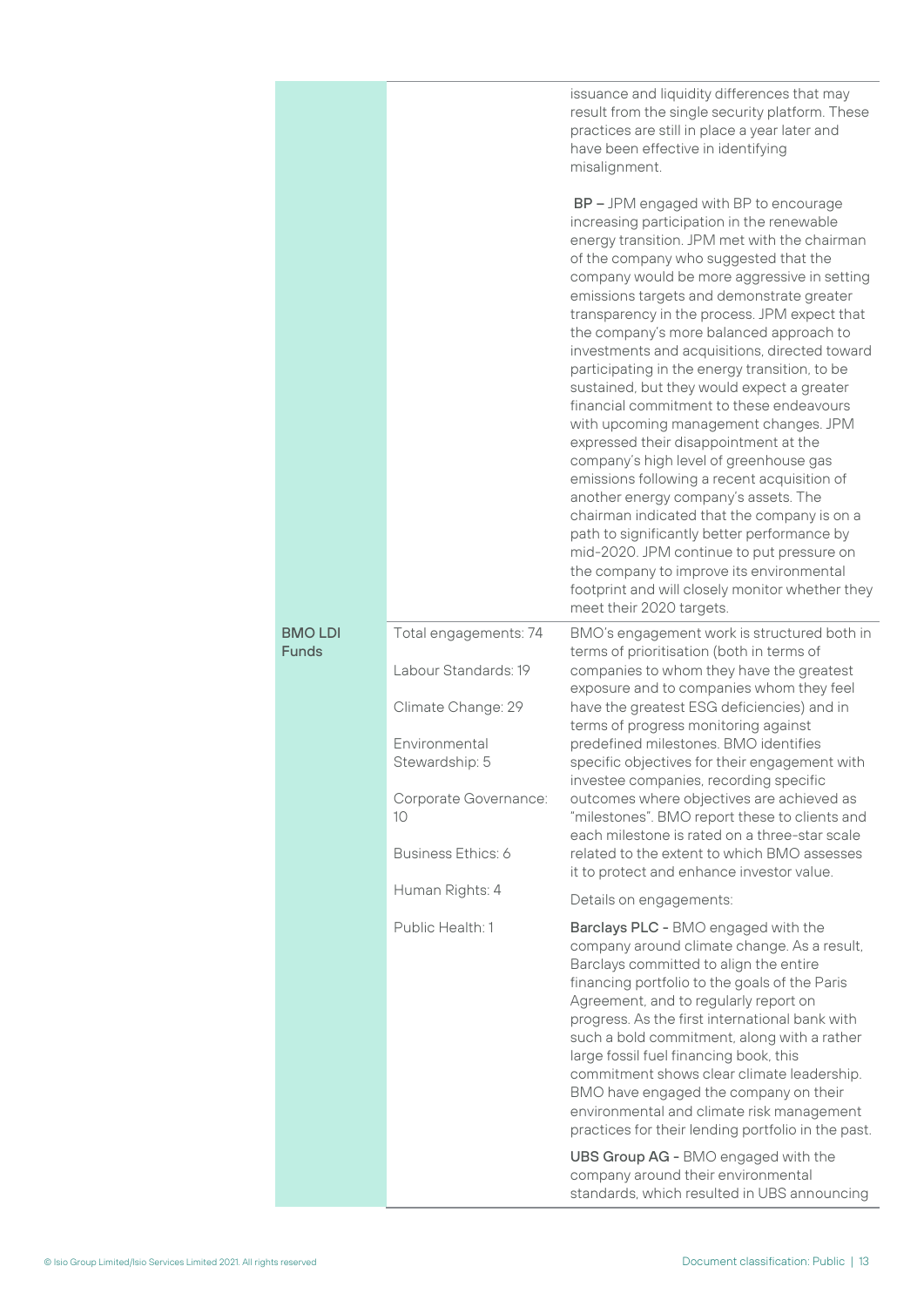its commitment to no longer finance new offshore-oil projects in the Arctic, thermal coal mines or oil sands on undeveloped land. BMO have engaged with the firm repeatedly to encourage strengthened credit risk management policies and increased practices to respond to emerging climate-related risks, including those linked to stranded assets in the extractives industries. This commitment goes beyond similar statements BMO have seen from other banks, which focus mostly on thermal coal mining.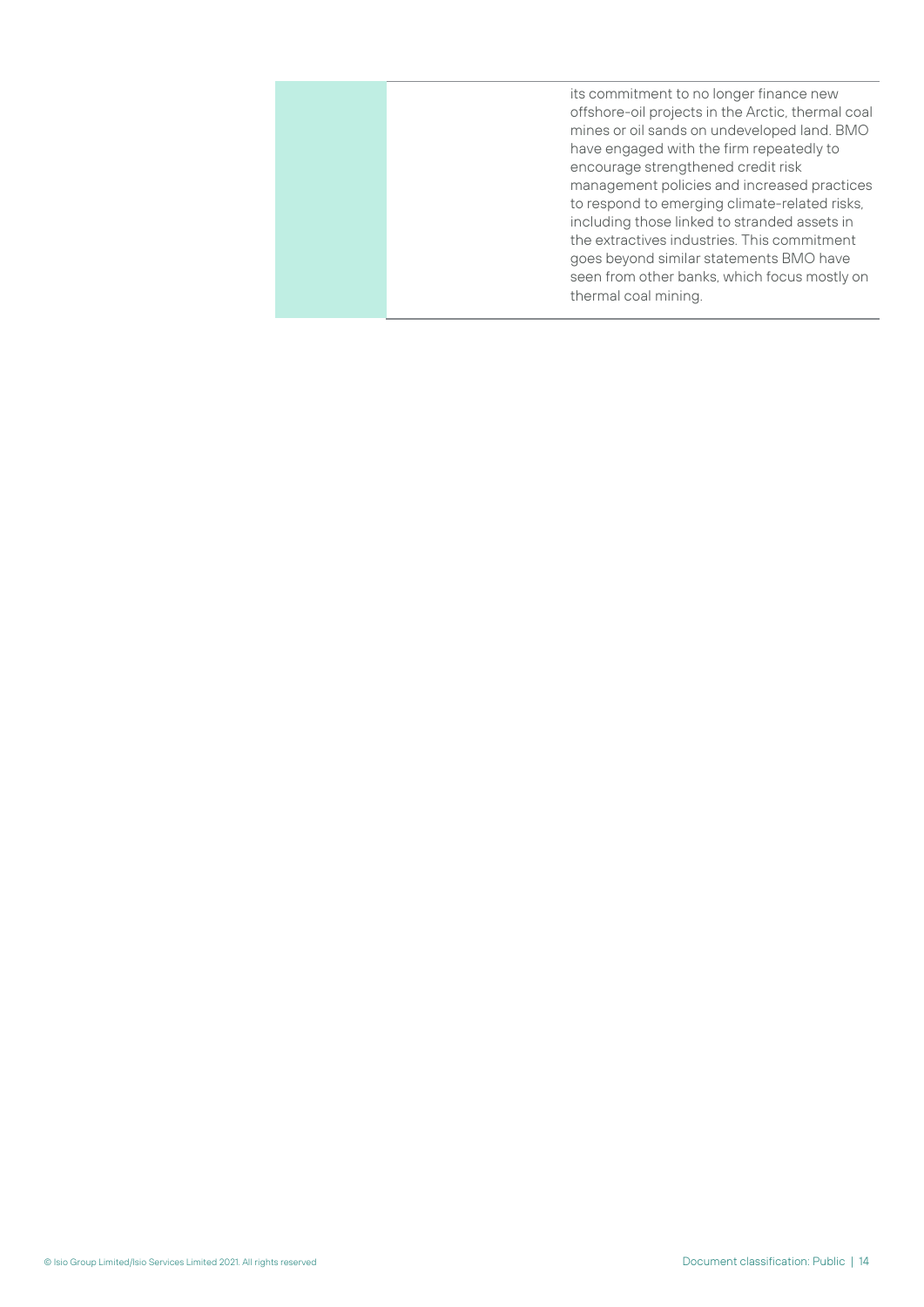# Voting (for equity/multi asset funds only)

As the Fund invests via fund managers the managers provided details on their voting actions including a summary of the activity covering the reporting year up to 31 December 2020. The managers also provided examples of any significant votes.

| <b>Fund name</b>                                                 | <b>Voting summary</b>                             | <b>Examples of</b><br>significant votes                                                                                               | Commentary                                                            |
|------------------------------------------------------------------|---------------------------------------------------|---------------------------------------------------------------------------------------------------------------------------------------|-----------------------------------------------------------------------|
| <b>LGIM World</b><br><b>Equity Index</b><br>Fund                 | Meetings eligible to<br>vote for: 3,659           | There were no<br>significant votes<br>made in relation to<br>the securities held<br>by these funds<br>during the<br>reporting period. | LGIM's Investment<br>Stewardship team are<br>responsible for managing |
|                                                                  | Resolutions eligible<br>to vote for: 42,494       |                                                                                                                                       | voting activities across all<br>funds.                                |
|                                                                  | Resolutions voted<br>on: 99.1%                    |                                                                                                                                       |                                                                       |
| <b>LGIM World</b><br><b>Equity Index</b><br>Fund (GBP<br>Hedged) | Resolutions voted<br>with management:<br>81.8%    |                                                                                                                                       |                                                                       |
|                                                                  | Resolutions voted<br>against<br>management: 17.7% |                                                                                                                                       |                                                                       |
|                                                                  | Resolutions<br>abstained from:<br>0.5%            |                                                                                                                                       |                                                                       |
|                                                                  |                                                   |                                                                                                                                       |                                                                       |
|                                                                  |                                                   |                                                                                                                                       |                                                                       |
|                                                                  |                                                   |                                                                                                                                       |                                                                       |
|                                                                  |                                                   |                                                                                                                                       |                                                                       |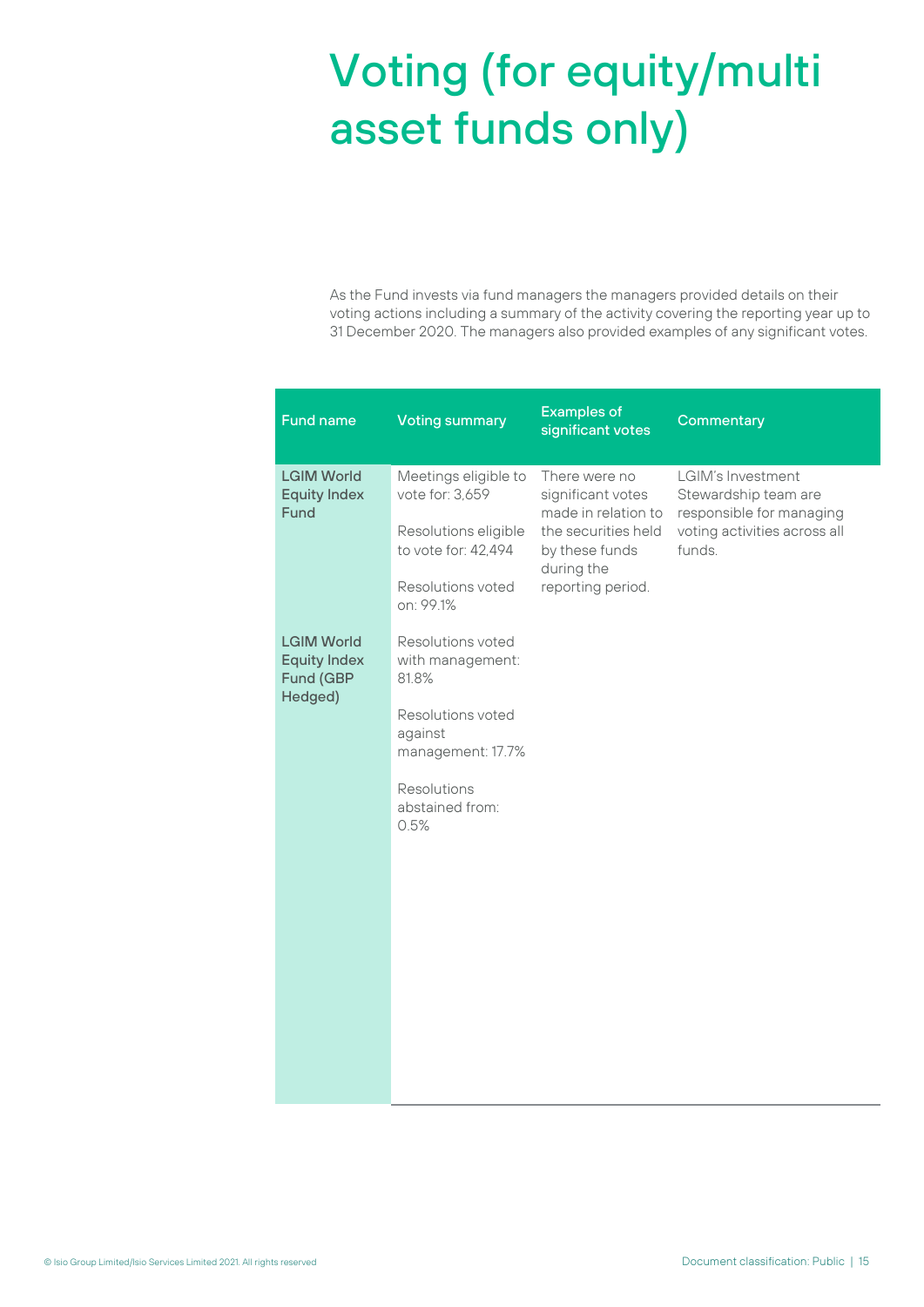| <b>BlackRock</b><br>Dynamic<br><b>Diversified</b><br><b>Growth Fund</b> | Meetings eligible to<br>vote for: 984<br>Resolutions eligible<br>to vote for: 12,609<br>Resolutions voted<br>on: 96.8%<br>Resolutions voted<br>with management:<br>90.6%<br>Resolutions voted<br>against<br>management: 5.5%<br><b>Resolutions</b><br>abstained from:<br>0.9% | Chevron<br>Corporation -<br><b>BlackRock voted</b><br>for a proposal to<br>increase reporting<br>on climate<br>lobbying, as<br>greater<br>transparency into<br>the company's<br>approach to<br>political spending<br>and lobbying as<br>aligned with their<br>stated support for<br>the Paris<br>Agreement would<br>help articulate<br>consistency<br>between private<br>and public<br>messaging in the<br>context of<br>managing climate<br>risk and the<br>transition to a<br>lower-carbon<br>economy.                                                           | <b>BlackRock use Institutional</b><br>Shareholder Services (ISS)<br>electronic platform to<br>execute vote instructions.<br>BlackRock categorise their<br>voting actions into two<br>groups: holdings directors<br>accountable and supporting<br>shareholder proposals.<br>Where BlackRock have<br>concerns around the lack of<br>effective governance on an<br>issue, they usually vote<br>against the re-election of the<br>directors responsible to<br>express this concern. |
|-------------------------------------------------------------------------|-------------------------------------------------------------------------------------------------------------------------------------------------------------------------------------------------------------------------------------------------------------------------------|--------------------------------------------------------------------------------------------------------------------------------------------------------------------------------------------------------------------------------------------------------------------------------------------------------------------------------------------------------------------------------------------------------------------------------------------------------------------------------------------------------------------------------------------------------------------|---------------------------------------------------------------------------------------------------------------------------------------------------------------------------------------------------------------------------------------------------------------------------------------------------------------------------------------------------------------------------------------------------------------------------------------------------------------------------------|
|                                                                         |                                                                                                                                                                                                                                                                               | Santander<br><b>Consumer USA</b><br>Holdings, Inc. -<br><b>BlackRock voted</b><br>for a proposal to<br>report on the risk<br>of racial<br>discrimination in<br>vehicle lending, as<br>discriminatory<br>lending practices<br>(of all forms) are a<br>material risk to the<br>company's<br>business and<br>shareholders<br>would benefit<br>from increased<br>and improved<br>disclosure on<br>compliance<br>programs,<br>processes and<br>procedures, as<br>well as risk<br>mitigation<br>processes and<br>procedures, to<br>prevent<br>discriminatory<br>lending. |                                                                                                                                                                                                                                                                                                                                                                                                                                                                                 |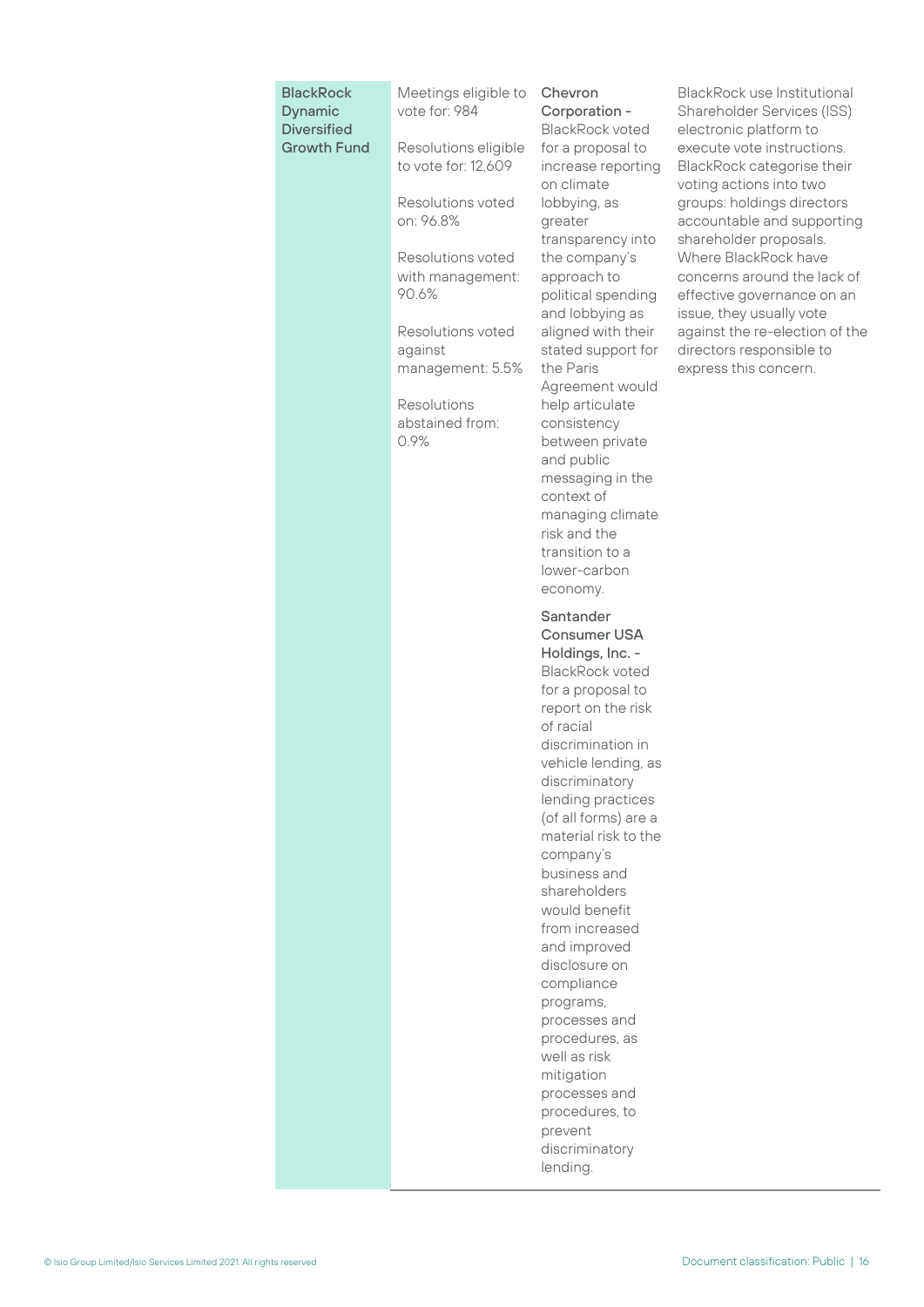| Ninety One                               | Meetings eligible to           | The Walt Disney                        | Ninety One use an external                                                                |
|------------------------------------------|--------------------------------|----------------------------------------|-------------------------------------------------------------------------------------------|
| <b>Diversified</b><br><b>Growth Fund</b> | vote for: 150                  | Company - In                           | proxy research and vote                                                                   |
|                                          | Resolutions eligible           | March 2020<br>Ninety One voted         | execution service provided by<br>Institutional Shareholder<br>Services (ISS). ISS provide |
|                                          | to vote for: 1,794             | for, and with                          |                                                                                           |
|                                          |                                | management, on a                       | Ninety One with a service                                                                 |
|                                          | Resolutions voted<br>on: 90.8% | proposal to                            | through which they deliver<br>both their benchmark                                        |
|                                          |                                | increase the                           | research and Ninety One's                                                                 |
|                                          | Resolutions voted              | reporting on                           | custom policy research. They                                                              |
|                                          | with management:               | lobbying<br>payments and               | then take these into<br>consideration and discuss                                         |
|                                          | 93.5%                          | policy by the                          | internally to make a decision                                                             |
|                                          | Resolutions voted              | Company. Ninety                        | in the best interest of the                                                               |
|                                          | against                        | One felt additional                    | shareholders (which may                                                                   |
|                                          | management: 6.5%               | disclosure of the                      | differ from ISS<br>recommendations).                                                      |
|                                          | Resolutions                    | company's<br>indirect lobbying-        |                                                                                           |
|                                          | abstained from:                | related oversight                      |                                                                                           |
|                                          | 2.3%                           | mechanisms,                            |                                                                                           |
|                                          |                                | along with its                         |                                                                                           |
|                                          |                                | trade association<br>payments, would   |                                                                                           |
|                                          |                                | help shareholders                      |                                                                                           |
|                                          |                                | better assess the                      |                                                                                           |
|                                          |                                | risks and benefits                     |                                                                                           |
|                                          |                                | associated with                        |                                                                                           |
|                                          |                                | the company's<br>participation in      |                                                                                           |
|                                          |                                | the public policy                      |                                                                                           |
|                                          |                                | process.                               |                                                                                           |
|                                          |                                | Unilever Plc - In                      |                                                                                           |
|                                          |                                | October 2020                           |                                                                                           |
|                                          |                                | Ninety One voted                       |                                                                                           |
|                                          |                                | for, and with<br>management, to        |                                                                                           |
|                                          |                                | approve the                            |                                                                                           |
|                                          |                                | Cross-Border                           |                                                                                           |
|                                          |                                | Merger between<br>Unilever PLC and     |                                                                                           |
|                                          |                                | Unilever N.V. The                      |                                                                                           |
|                                          |                                | proposal to unify                      |                                                                                           |
|                                          |                                | the Company's<br>structure through     |                                                                                           |
|                                          |                                | a cross-border                         |                                                                                           |
|                                          |                                | merger into                            |                                                                                           |
|                                          |                                | Unilever plc had a<br>strong strategic |                                                                                           |
|                                          |                                | rationale.                             |                                                                                           |
|                                          |                                | including                              |                                                                                           |
|                                          |                                | simplifying                            |                                                                                           |
|                                          |                                | Unilever's complex<br>dual-headed      |                                                                                           |
|                                          |                                | structure and the                      |                                                                                           |
|                                          |                                | increased                              |                                                                                           |
|                                          |                                | optionality it<br>would give the       |                                                                                           |
|                                          |                                | Company in terms                       |                                                                                           |
|                                          |                                | of M&A and other                       |                                                                                           |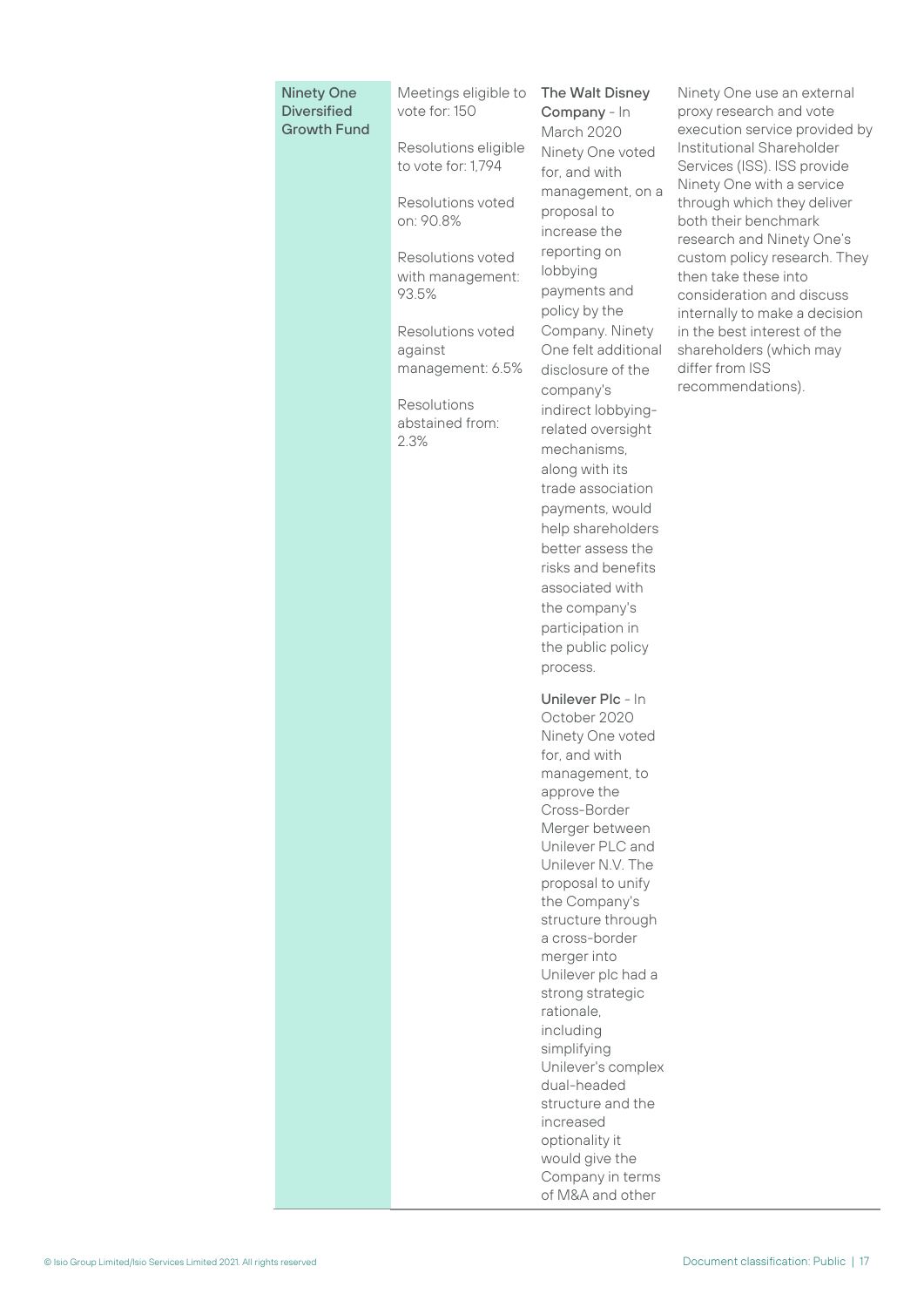business transactions; The Group's listings on the Amsterdam, London and New York stock exchanges would be maintained, and the Company had stated there will be no change to the operations, locations, activities or staffing levels in either the UK or The Netherlands as a result of the proposed unification. The vote was passed by the Shareholders.